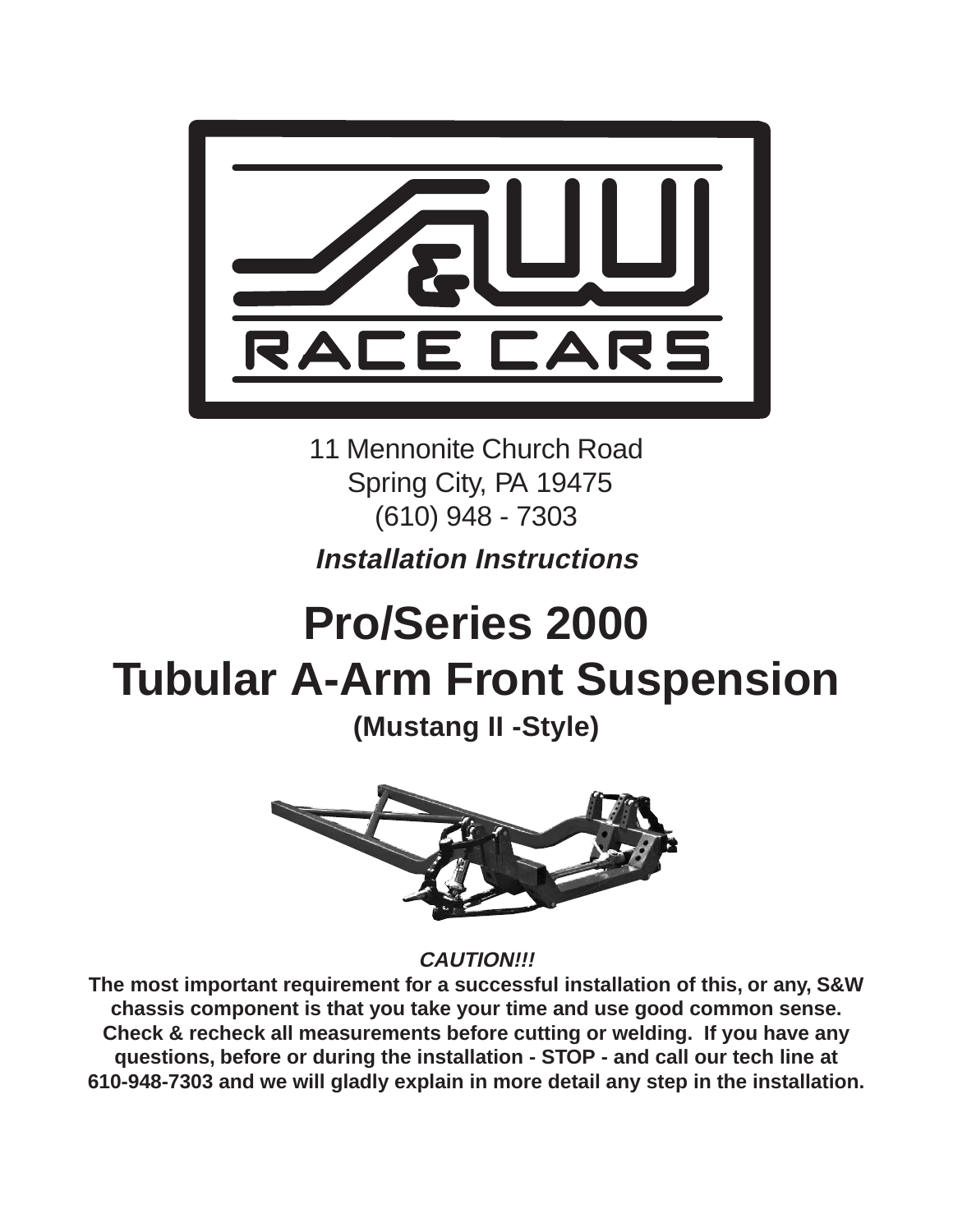#### **Please read all instructions in full before beginning installation.**

## **Preparation:**

Installing S & W RACE CARS frame rails and front suspension into a clean car is a relatively easy job, although there are certain precautions that should be taken for your safety and to insure that the finished product is aligned properly. It is recommended that you wear eye protection during the removal of the stock floor, suspension and other components, and during welding and fabrication. Proper supports and jack stands must be used, not only for construction purposes (such as keeping the chassis level), but also for safety reasons. This work should be performed in a dry, well lit shop with a level or near-level floor.

While installing your frame rails and front suspension, remember that the quality of your workmanship will directly affect the ultimate strength of the entire race car structure. It is important that all areas to be welded are clean, free of oil, slag, paint, undercoating and, of course rust.

Quality work requires the proper tools. Here is a list of some of the tools you will need.

A. Common hand tools - for removing the stock suspension components and car interior.

B. Jack stands - for supporting the car and new frame rails.

C. Floor jack - for raising the car, removing the front frame section.

D. Measuring tools - 12' tape measure, level, inclinometer, plumb bob, string,

builders square, large square felt tip pen or soap stone.

- E. Cleaning tools gasket scraper and wire brush to remove undercoating.
- F. Cutting tools oxyacetylene torches, hand-held reciprocating saw or rotary grinder with a cutting disc.
- G. Welding equipment a MIG welder is recommended. TIG welding is acceptable, but is unnecessary for this type of work.

#### **Warning: Effective Jan. 1, 1995 stick welding is prohibited by NHRA. S & W Race Cars strongly suggests that these components not be stick welded!**

1) With all the stock components still in the car, and the car sitting on the floor at ride height, measure and record the wheelbase.

2) Raise the car to a comfortable working height, and level it from front to back, and side to side. This can be done front to back by placing the level on the rocker panel. Level the car side to side by placing the level on the front crossmember and on a horizontal floor panel at the rear of the car.

**Note: from this step to the final step always be aware to maintain the car's level condition!**

- 3) After removing the wheels and tires measure and record the front and rear track width by using a builders square set against the outside face of the front hubs or brake drum. Mark the floor to indicate the locations of the spindles and axle C/L for future reference.
- 4) In order to insure that your frame rails are centered in the car properly, you must find the chassis centerline (C/L). The chassis C/L is the midpoint line that runs the length of the car. To find the C/L, drop a plumb line from the same two points on the opposite side of the car to the shop floor. Do this at the front and rear of the car, for this application measure half the distance between each set of plumb line marks on the floor that you marked in step number 3. Each of these half distances can be connected and a straight line can be drawn on the floor running from front to back, which represents the center line of the car. It is a good idea to drop a plumb line to the C/L on the ground and transfer it onto the car by punching marks on a few crossmembers. Now if you have to move the car or when you do future work, the C/L can be quickly reestablished. The C/L can also be used for suspensions alignment work.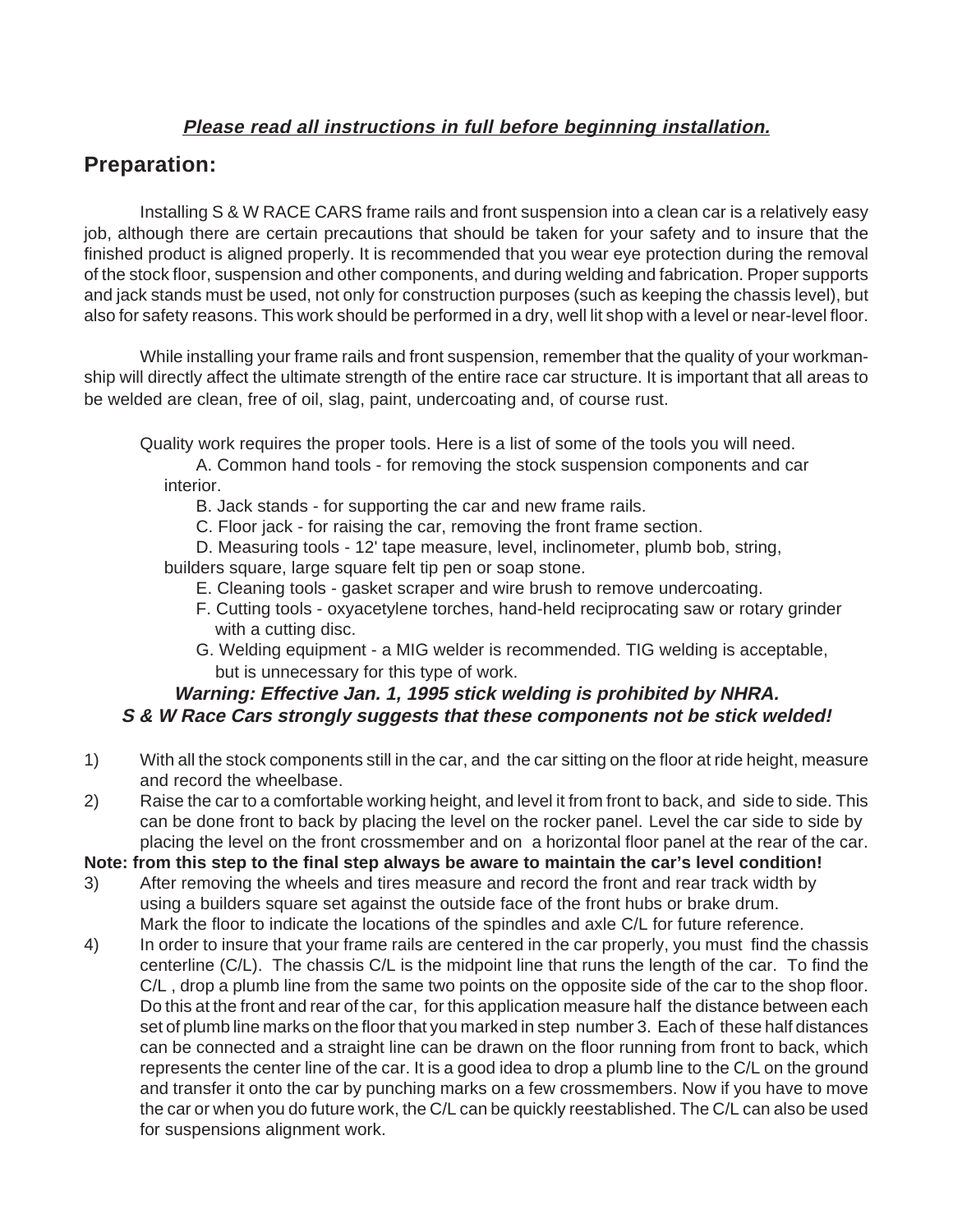#### **Disassembly:**

- 5) Remove all existing sheet metal (hood, fenders, grill, etc.) and front seats and carpet.
- 6) If your engine and transmission will stay in the same location measure and record the front to rear and side to side location. Then remove engine and transmission, fuel line, electrical wiring, battery, etc..

#### 7) **Determining the mounting and cut off location for your application:**

**A) Unibody cars;** On these cars, the existing front suspension can usually be removed in one piece by unbolting the subframe from the body, then connect the front frame to the back frame by using 2" x 3" box tubing.

**B) Full frame car;** On these cars, so you can reduce the total weight of the car we recommend that you remove as much of the stock frame as possible and replace and connect the front frame with 2" x 3" box tubing.

**C) 2" x 3" box tube chassis;** On these cars, cut the rear frame so you can butt the front frame to the rear frame so it will place the front spindle at the correct wheelbase.

**Note: for some applications and rear frame rail widths you may have to connect the front frame to the rear frame using out riggers or a dropped crossmember. Remove front frame section as per your application.**

8) Remove the stock floor and replace it with steel or aluminum floor panels. **This step is if you want to reduce the total weight of the car and is recommended, but not necessary.**

#### **Assembly:**

9) Secure the front frame rails to a flat surface with a clamp or vise. Position the frame rails parallel to each other 30" apart outside of frame to outside of frame, at the front of each frame rail check to make sure the frame rail is level or at zero degrees front to back and side to side. **Note: when positioning the frame rails make sure the upper shock mounting tabs are located up and to the outside as shown in photo #1.**

Included with your frame package is a 26" section of 1-1/4" x .120" wall tubing. Tack weld this piece of tubing, inside the frame rails, at the rear of your frame to hold the frame rails to the correct width during installation. TACK WELD ONLY! This section will be removed later in the installation, and cut for use elsewhere. **see photo #1.**



- 10) Position the rack mount crossmember in the frame rail support brackets with the rack & pinion mount toward the rear of the vehicle. **See photo #1.**
- 11) **Tack weld** the crossmember in position.
- 12) Measure from the front of the frame rails back 11-7/8". This will be the centerline of your front spindles. Make a mark on the frame rails at this point so when installing the front frame section, you can use this mark to align your wheelbase.
- 13) Determine the front tire diameter and divide the tire height by two, this dimension is the distance from the bottom of the frame rails to the ground when at ride height. **(see drawing #1 on next page)**

**Be sure to make your measurement at the point shown in the drawing.**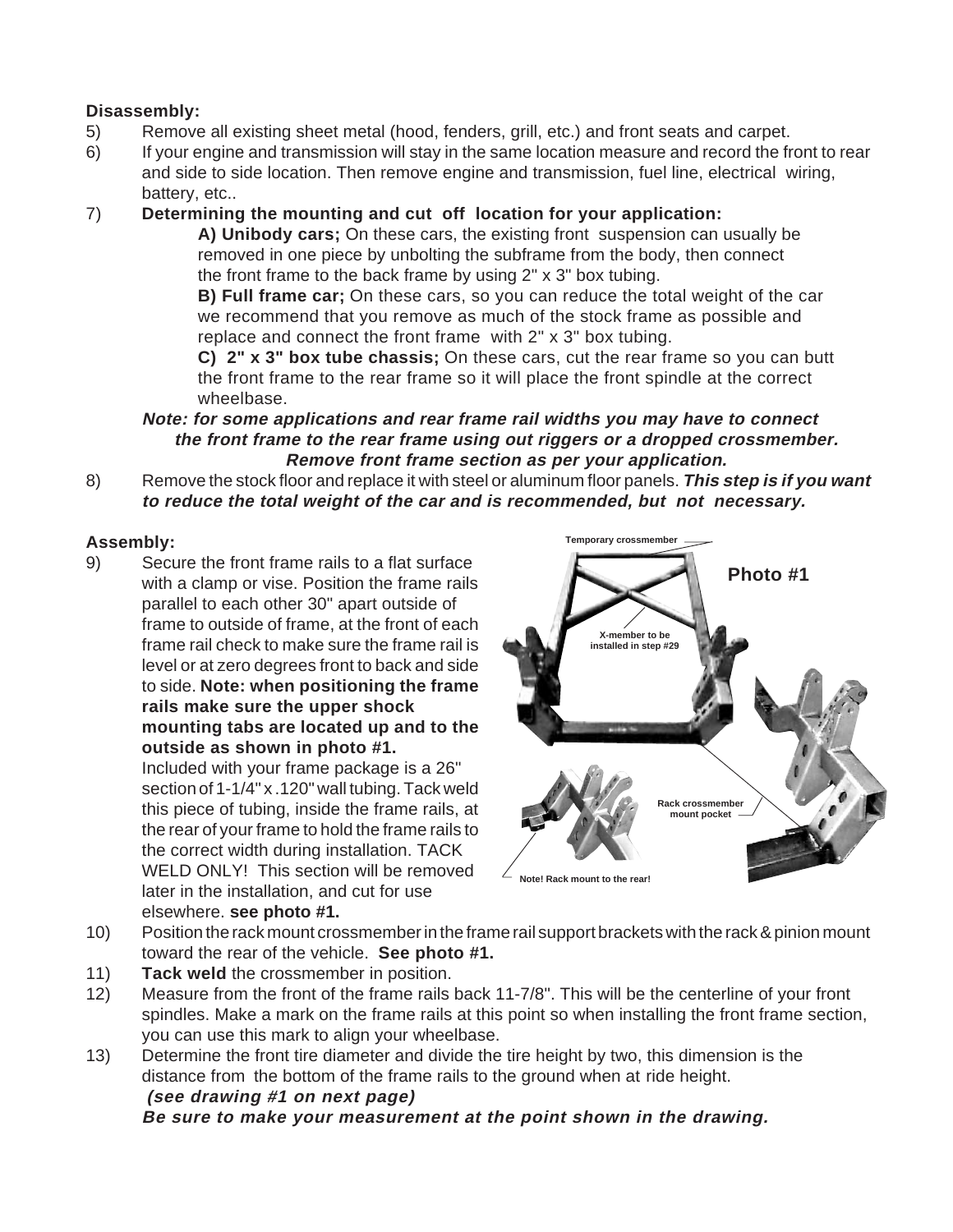- 14) Position the front frame section under the front of your car at the correct height that you located in step # 13 and at the correct wheelbase using the mark that you made in step #12.
- 15) Tack weld the front frame section to the rear frame for your application **(see step #7).**
- 16) Install 2" x 3" tubing for outriggers, from the outer front frame rails to the rocker panels at the front of your door jam.
- 17) Assemble two rod ends and jam nuts into each upper A-arm. Screw the rod ends into the A-arm leaving 4-7 threads showing from the jam nut to the body of the rod ends.
- 18) Install the upper A-arms onto the upper mounting brackets of the frame rails. When installing the rod ends into the upper A-arm brackets insert half moon spacers between the rod ends and the tabs to give the rod ends



clearance from side to side. **Note: when installing the upper A-arms, the ball joint threaded sleeve is offset to one side, the offset will be positioned toward the rear of the car. (See drawing #2)**

- 19) Install the lower a-arms onto the lower mounting brackets of the frame rails. **Note: there is a left and right hand side lower a-arm, when positioning the A-arms on the frame you want to have the lower shock mounts pointing upward, this will determine left and right.**
- 20) Install the shocks and springs onto the lower A-arm shock mounting tabs and upper shock mounts on the frame rails.
- 21) Install one ball joint through each upper A-arm threaded sleeve from top to bottom, then place the rubber cover over the ball joint on the bottom side of the A-arm.
- 22) Install one ball joint through each lower a-arm threaded sleeve from bottom to top, then place the rubber cover over the ball joint on the top side of the A-arm.
- 23) Assemble the spindle onto the lower ball joint first and secure it in place with a nut and cotter pin, pull the upper A-arm down and insert the spindle on the ball joint securing it in place with a nut and cotter pin. **Note: there is a left and right hand spindle, you want the steering arms pointing toward the front of the car.**

**Drawing #2**



- 24) Install the rack & pinion to the crossmember mounting the splined shaft on the driver side of the car, and securing with the provided nuts and bolts.
- 25) Thread the tie rod ends onto the steering shaft of the rack & pinion securing them in place with a jam nut.
- 26) Insert the tie rod ends into the steering arm of the spindles and secure it in place with a nut .
- 27) Position the front subframe supports in place from the front of your roll cage through your firewall to the front frame section and tack weld in place. **See drawing # 1& photo # 2.**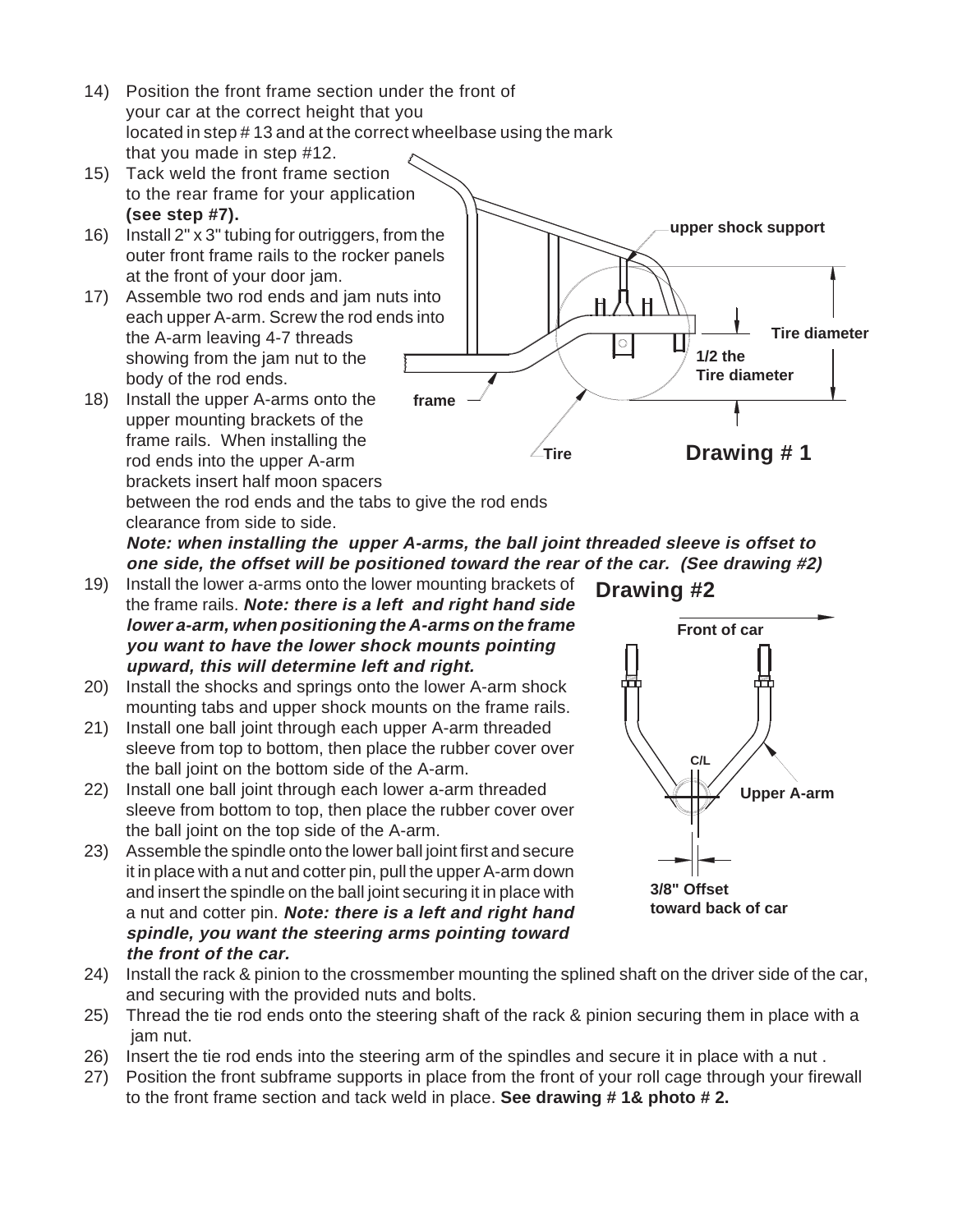- 28) Remove the 26" piece of tubing you installed in step 9 from between the rear of the frame rails. Cut this tubing to fabricate two upper shock supports that run from the front subframe supports down to the top of the shock mounts on both sides of the car. After you have cut and fit the shock supports you can tack weld them in place as shown in drawing  $# 1$  & photo  $# 2$ . **Note: there is a lot of load on the upper shock mounts and special attention should be taken when installing supports and gussets.**
- 29) At this time install x-brace under floor, (**tack weld only at this time**) making sure it is located in such a way that it does not interfere with your transmission crossmember or



**upper shock support**

driveshaft. S&W Race Cars recommends using our transmission crossmember kit, part # 14-110.

- 30) Install the front wheels and tires and move the front suspension and steering through it's travel, checking all clearances.
- 31) If all clearances are okay, remove wheels, tires and rack & pinion unit. Finish weld all connecting points and supports for the front frame.
- 32) Install your motor and transmission. When installing the motor S & W Race Cars recommends that you use a motor plate and mid-mount to keep the motor and transmission from moving side to side and lateral engine limiters (part # 20-607) on each side of the motor to keep the motor and transmission from moving front to back. When you are sure that the x-brace you installed in step 29 does not interfere with the transmission mount or driveshaft, you may finish weld the x-brace
- 33) Install your front body sheet metal or fiberglass using a S & W front body mounting kit, part# 95-500.

#### **S & W Race Cars has a complete inventory of motor plates, mid-mounts and engine limiters for most engine and transmission combinations.**

34) Reinstall the rack & pinion and the front wheels & tires.

### **Front End Alignment:**

#### **S & W Race Cars recommends that the front end alignment should be done by a reputable front end shop with all the proper equipment.**

- 35) Set the caster ( the angle of the spindle) at 3-7 degrees positive, this will angle the top of the spindle back. **(See drawing #3).**
- 36) Set the camber ( the up and down angle of the tire) at plus or minus 1/2 of a degree, this will make the tire as straight up and down as possible. **(See drawing #4 on next page).**



**Caster**